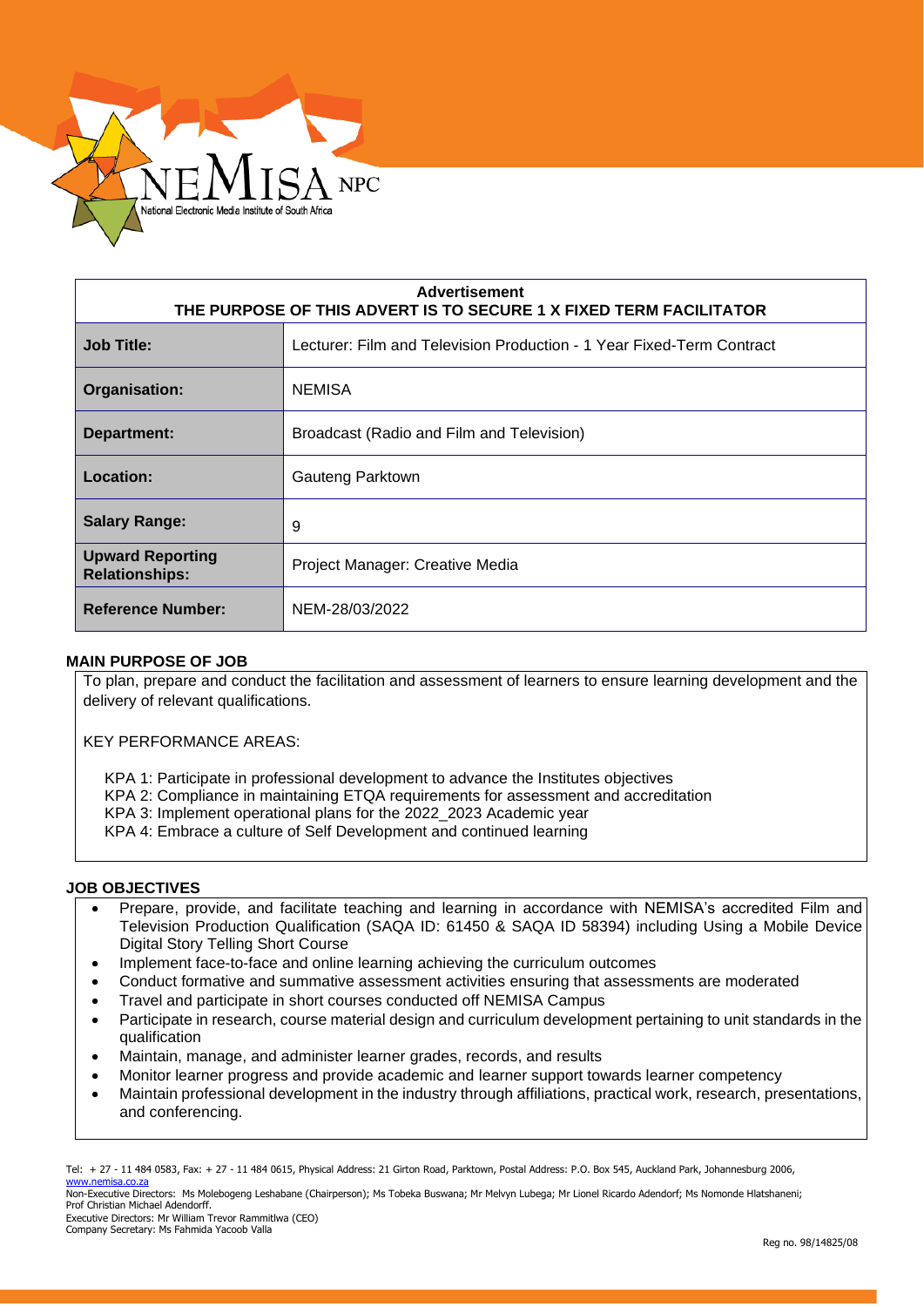# **Education: Formal Qualifications**

*Education involves the acquisition of knowledge and skills through learning where subject matter is imparted systematically. Formal qualifications are obtained by studying at formal institutions e.g. universities, Technikons, colleges, etc.*

| <b>Level of Education:</b> | Minimum:<br>National Diploma/<br>Three-vear<br>Degree in Film & Television or<br>Media Studies or equivalent<br>qualification at NQF Level 6<br><b>Assessment Accreditation</b> | Ideal:<br>Moderator accreditation<br>$\bullet$ |
|----------------------------|---------------------------------------------------------------------------------------------------------------------------------------------------------------------------------|------------------------------------------------|
|----------------------------|---------------------------------------------------------------------------------------------------------------------------------------------------------------------------------|------------------------------------------------|

# **Job related Work Experience**

*Experience is obtained through opportunities for exposure and practice at work. It includes all working experience that has some bearing on the job and is not restricted to the current organisation. Supervised on-the-job training, internships and learnerships are incorporated within this category.*

# **Minimum:**

- 3-4 years practical work experience in the industry
- 2-3 years' experience of mentoring, coaching or facilitation

### **Ideal:**

• Participated in Formal Training and Development

# **Job related Knowledge**

*Job-related knowledge is typically gained through formal or informal training programs (these exclude programs through which Formal Qualifications are attained). It includes knowledge of facts, data and information and understanding the rationale behind models, theories and principles.*

- Knowledge of relevant legislation, regulations and policies applied in the industry
- Advanced knowledge of Microsoft office suite
- Analytical Skills
- Good Communication skills (written and verbal)
- **Report writing skills**
- Good communication skills
- Computer literate

# **Competency requirements**

- Analysis and Problem Solving
- Strategic thinking
- Planning and organising
- Logical reasoning
- Critical judgement
- **Decisiveness**
- Information gathering
- Initiative
- Emotional maturity
- Commercial Acumen
- Flexibility
- Communication (Written and Verbal)
- Impact and influence
- Emotional maturity
- Results and quality focus
- Detailed focus